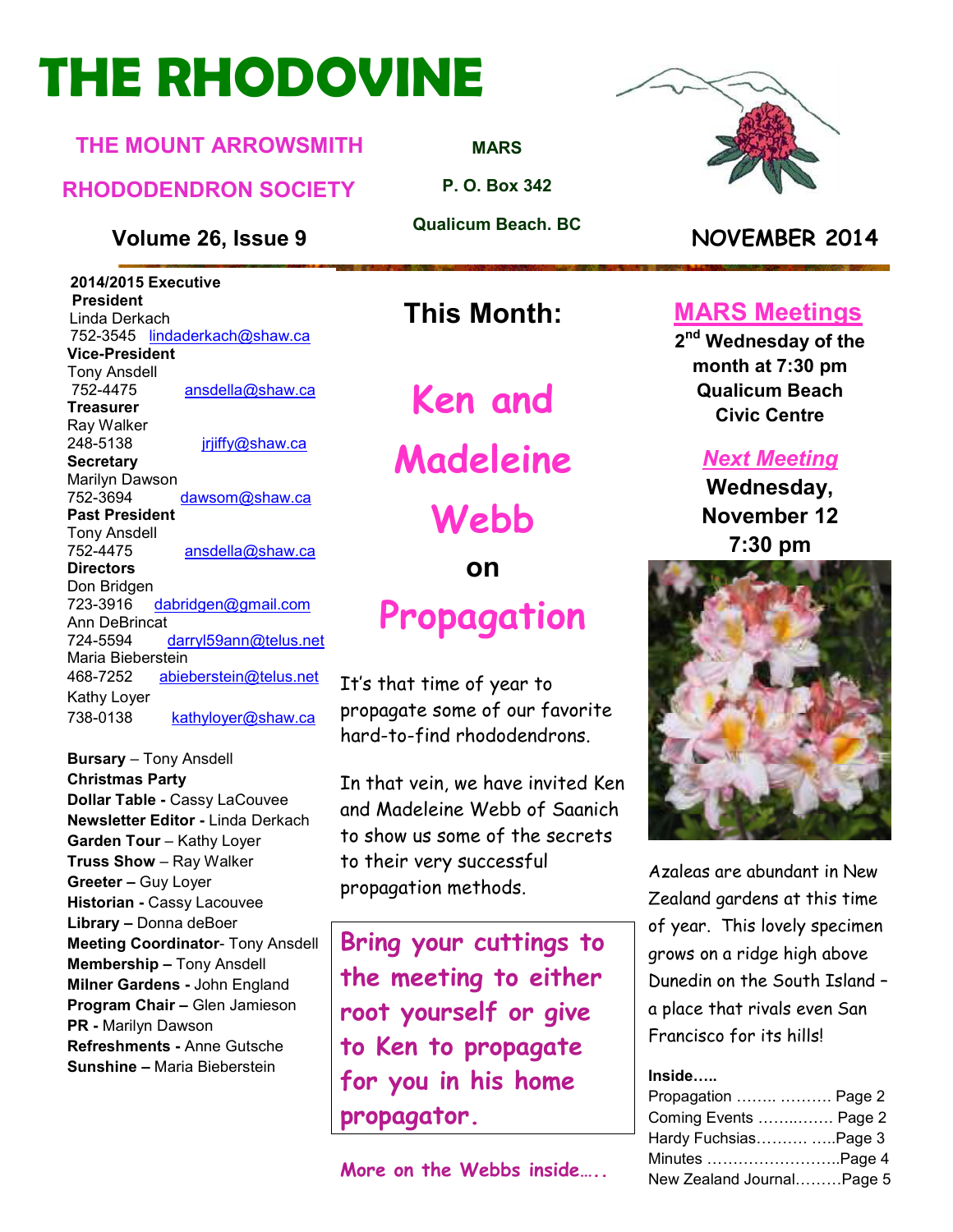### **Propagation with Ken and Madeleine Webb**

For a number of years, the Webbs have put roots on 1000+ cuttings each year and have distributed them to the rhododendron societies in District One, asking only a small donation to the Victoria Rhododendron Society.

Ken will describe the propagator that he uses at his home. He will demonstrate methods by which members can successfully root rhododendrons at home and with little equipment. Ken and Madeleine will have lots of information on when to take cuttings and where to find the cuttings on the plants that have the best chance of success.

Ken and Madeline are well known rhodoholics hosting propagation workshops. They are very involved in the upcoming 2015 conference in Sidney BC, with Ken handling the bus tours both during and after the conference.

Ken is currently the District One representative to the ARS and travels to most of the ARS conferences. Ken and Madeline will accept cuttings from members at the meeting, so if you have **a rare or hard-to-find plant** that you would like to reproduce, come and listen to some basic instructions on how to take the cuttings. Ken has also indicated that he will take a limited number of labelled cuttings from MARS members and try to propagate them at his home facility in Victoria.

## **Upcoming Events…**

### **November 12**

• **Ken and Madeleine Webb on Propagation** 

**December 6** 

• **MARS Christmas Party at Rotary House, Qualicum** 

**January 14** 

• **Shannon Berch on Soil Biology and Rhododendrons** 

**Seedy Saturday 2015** 

### *Volunteers Needed*

Please contact Lori Pross at 752-0196 or email: nickorlori@shaw.ca

Canadians at New Zealand Conference…



Glen Jamieson, Ginny Fearing, Bob Ramik, Dorothy Jamieson, Garth Wedemire, Laura Grant, Norma Senn, Elaine Derkach, Linda Derkach, Sue Grant, Harold Fearing, Margaret Charlton, and Charles Sale.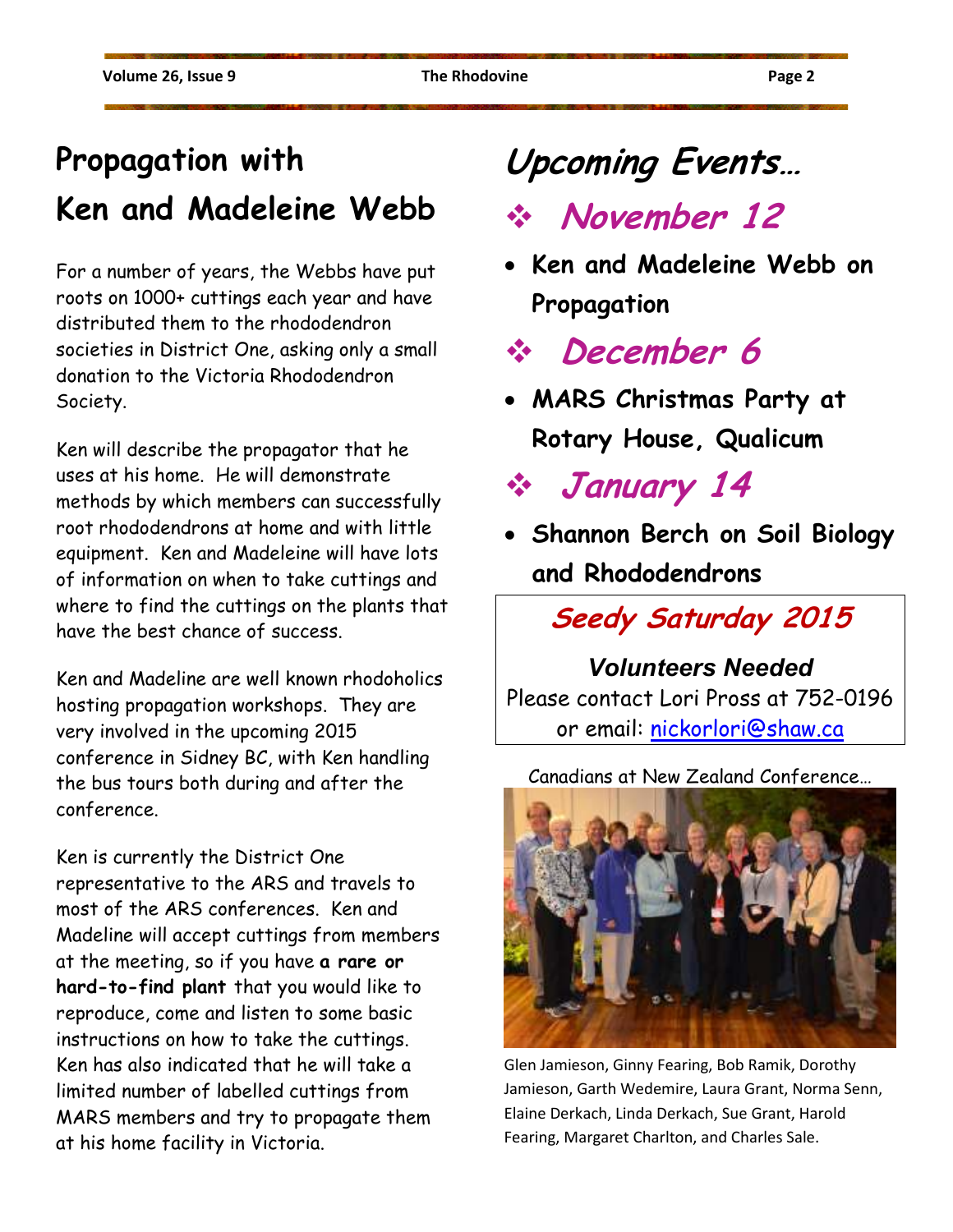### **Hardy Fuchsias and Rhododendrons – A Match Made in Heaven**

Story: Marilyn Dawson Photo: Linda Derkach



Fuchsia 'Pride of Eugene' is a delicious double fuchsia and won by Kathy Loyer at the ARS Everett Conference in September.

### *The Amazing Hardy Fuchsias*

It's amazing how quickly a hobby can morph from passion to business. Shirley Rock explained it this way. She had been growing hardy fuchsias, needed to plant them and discovered that many varieties would fit nicely under the tall rhododendrons her husband Jerry grew on their acreage in Marysville, Washington. Most gardeners, she said, are familiar with the taller *Fuchsia magellanica*, but there are others available that range from ground-cover size up to 2 and 3 foot specimens. In other words, they are the perfect companion plant for rhododendrons. Moreover, they root easily from cuttings taken in early fall as long as two leaf nodes are taken.

Shirley Rock was a speaker at the ARS 2014 Regional Conference in Everett this fall. The owner of Shirley's Fuchsias, she displays more than 500 varieties of hardy perennials in her gardens which also serves as a test site for the Northwest Fuchsia Society, of which she is a past president. Her display gardens are open to the public from June through October.

Hardy fuchsias are tough and easy to grow: that was the main message of her talk but you will have true success if you follow some not very difficult guidelines:

- Fuchsias are good container plants but they grow even better when planted in the ground as long as they are well-rooted.
- They need light and in this climate most need full sun for at least six hours a day. Good drainage is important.
- Place your fuchsia in the area it will grow at least a week before planting, gradually moving it into more light. (Shirley said leaves can sunburn particularly the first year in the ground, but acclimate the second year.)
- Plant them after the danger of frost is gone, but early enough so a good root system has time to develop. Dig a good-size hole and add manure, filling only partway and let the soil fill in as the plant grows. The first year build a cone around the plant and mulch with leaves.
- Feed with a balanced product, 14-14-14 for example, and do it early as soon as growth appears in spring.

Shirley said there is no need to prune in the fall. Let the stems protect the plant from the cold. She mulches the first winter but says it is not necessary with mature plants.

For containers, choose a large pot and a very hardy plant which should bloom from mid-May to frost. It will need mulch over the winter. A plant hardy list is available on the internet.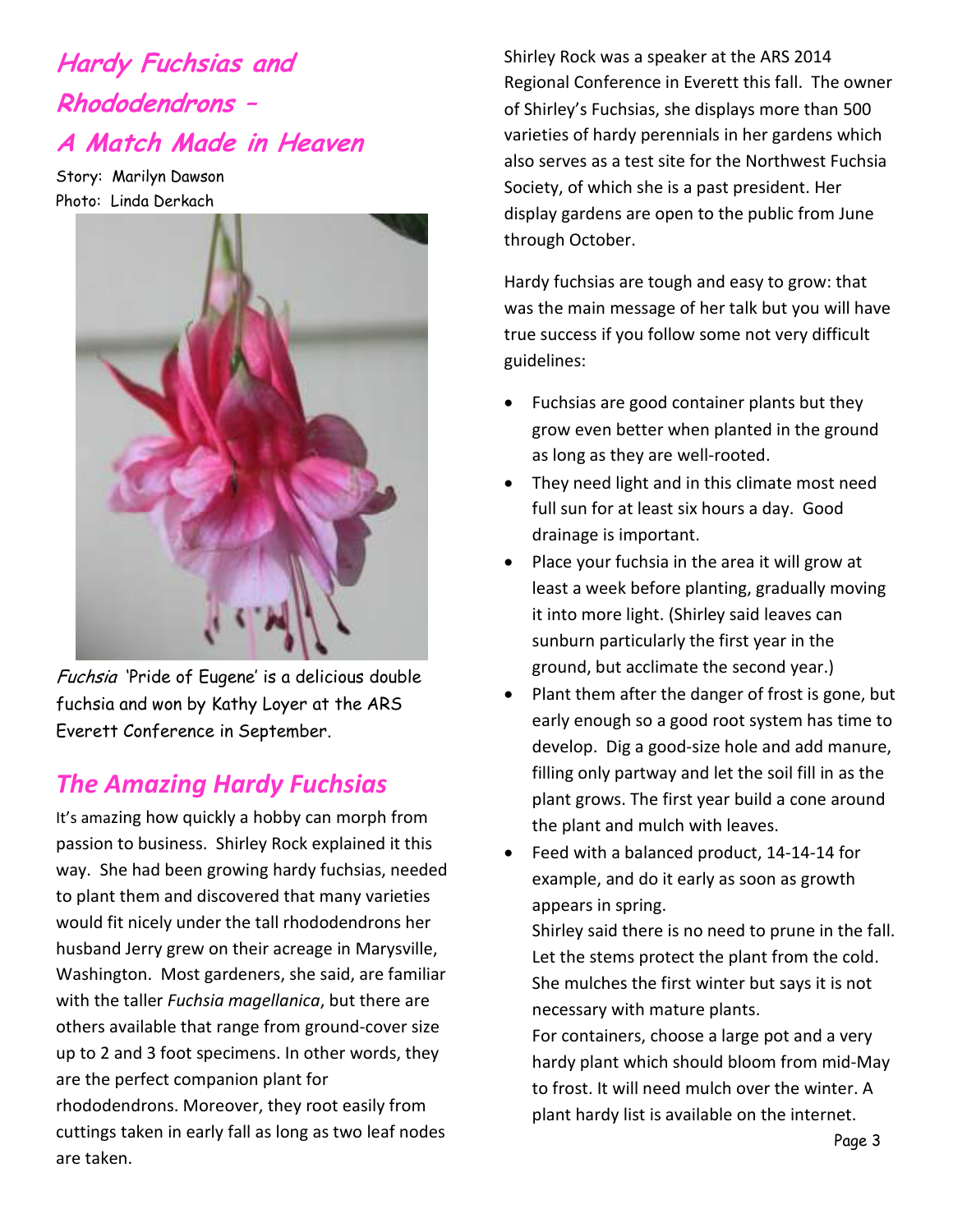#### Mt. Arrowsmith Rhododendron Society

October 8, 2014 **Minutes** Held at Qualicum Beach Civic Centre, 7:30 pm

**Draw prizes:** *Rhododendron* **'**Snow Lady', *R*. *fletcherianum*, *R.* 'Birdsong' and *R*. 'Ramapo' won by Ruth Harding, John DeBoer, Carol Hanson and Barbara Delgatty.

**PROGRAM**: President Linda Derkach opened the meeting by welcoming the audience, many of whom were visitors to hear Brenda Jager talk about bees and their habitat. She turned the floor over to Joanne Hamilton, who in turn introduced the speaker. Brenda Jager operates Brenda's Bees on Gabriola Island and is also a bee inspector for Vancouver Island. She said most of her time is now spent doing research on breeding prospects and bee problems in the province. She is particularly interested in breeding bees that are resistant to our weather, mite problems and diseases. Her extensive presentation covered the life cycles of several varieties of bees and attracted rapt attention from the audience. Many stayed to pepper her with questions.

**BUSINESS:** 1**.** After the break, Ray Walker moved and Maria Bieberstein seconded that the minutes of the previous meeting be approved without change. Approved.

2. Marilyn Dawson explained MARS' role in the upcoming ARS convention in Sidney next May. It is a District One-hosted event and MARS will be organizing the silent auction. She asked for suggestions of whom to approach for donations. She also passed out a sign-up sheet for potential volunteers at the convention saying it was only an indicator not commitment at this point. 3. On behalf of Kathy Loyer, Garden Tour chair, Linda said several gardens have been chosen for the Mother's Day Tour but more are still needed. Because our event coincides with the last days of the ARS Convention and many members are expected to be occupied, our tour will be shortened to about 10 gardens. The area chosen this year is Eaglecrest, Chartwell and Columbia Beach and members were encouraged to bring

outstanding gardens to the attention of the committee.

4. Linda said Lori Pross of the Eaglecrest Club and the chair of Seedy Saturday Volunteers is seeking volunteers for that very popular event on Feb. 7, 2015.

5. There was some discussion about the Christmas Party set for Sat. Dec. 6 at the Rotary Hall. The executive discussed changes to the evening and suggested members bring \$10 for a different kind of gift exchange. Some members questioned the need for a gift at all, but nothing was resolved. 6. A large assortment of plants was brought to the plant sale table and disappeared quickly.

### **Things to Remember….**

- MARS **Christmas Party** Dec. 6
- Silent **Auction** Ideas for ARS Convention in May 2015
- **Volunteer** to help at the ARS 2015 Convention in Sidney
- Think about helping out at **Seedy Saturday** on February 7, 2015



Rhododendron macabeanum was flourishing in many gardens in New Zealand in October.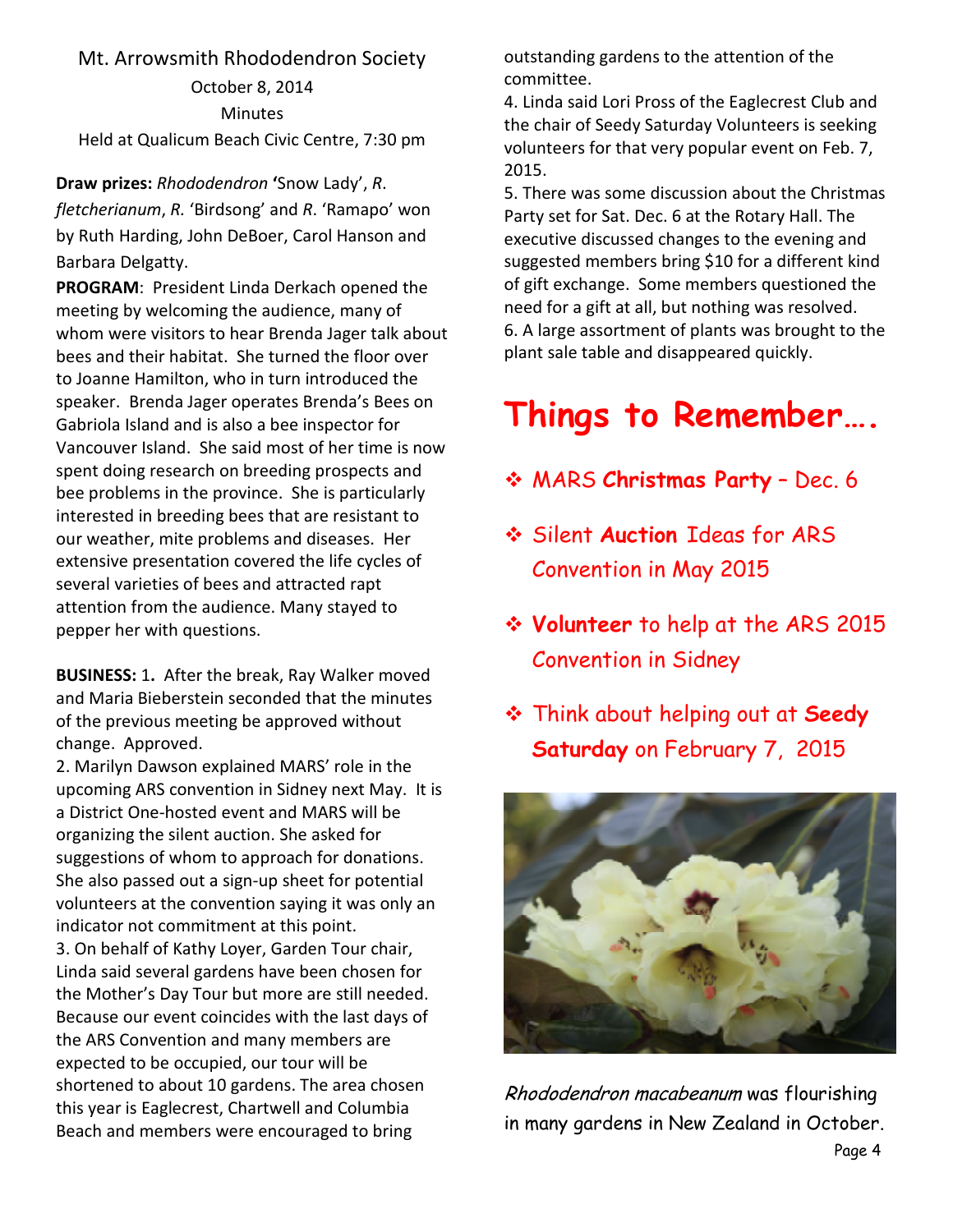

Linda Derkach

New Zealand is a land of amazing contrasts, incredible beauty and very friendly people. These are the memories we came home with after a whirlwind 18 days touring gardens, mountains and fjords.

The impetus for this visit was the  $70<sup>th</sup>$ Jubilee International Rhododendron Conference in Dunedin – five days of interesting talks but mostly truly aweinspiring gardens!! Pre and post tours offered a glimpse into the life and natural beauty of the north and south islands of New Zealand.

Kanuka Ridge, the garden of Gretchen and John Henderson in Dunedin was overflowing with magnificent specimens of familiar and not so familiar plants.



Azaleas were very abundant in all the gardens that we visited. This beauty is Rhododendron 'Soft Lights' – a very floriferous double developed by Dennis Hughes, hybridiser and owner of Blue Mountain Nursery near Dunedin.



Echium grows very easily in New Zealand gardens with the milder climate.

Two lovely pink rhododendrons were at their peak and stopping traffic.



Rhododendron 'Hinoki'



Rhododendron 'Chinese Silver' is also available on Vancouver Island.